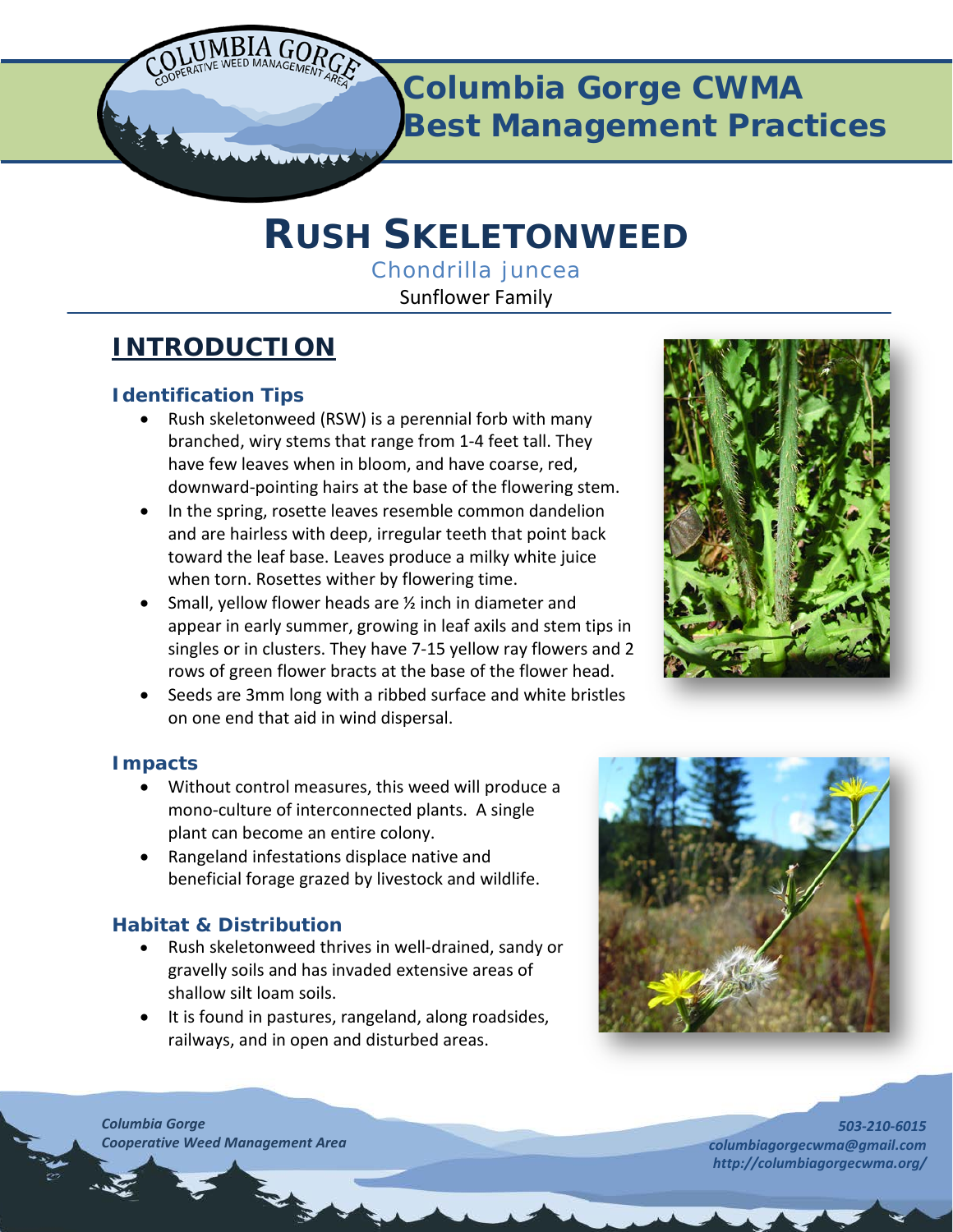#### **Reproduction & Spread**

- RSW reproduces by seeds that germinate in the fall; seeds are viable for up to 4 years.
- Mature plants produce 1,500 to 20,000 seeds per plant.
- It spreads by wind and will grow from root fragments in the ground.

## **CONTROL INFORMATION**

#### **Integrated Pest Management**

- The preferred approach for weed control is Integrated Pest Management (IPM). IPM involves selecting from a range of possible control methods to match the management requirements of each specific site. The goal is to maximize effective control and to minimize negative environmental, economic, and recreational impacts.
- Use a multifaceted and adaptive approach. Select control methods reflecting the available time, funding, and labor of the participants, the land use goals, and the values of the community and landowners. Management will require dedication for a number of years and should allow flexibility in methods.

#### **Planning Considerations**

- Survey the area for weeds, set priorities, and select the best control method(s) for the site.
- Select control practices to minimize soil disturbance. Minimizing disturbance prevents further infestation of weeds.
- Begin work on the perimeter of the infested areas first and move inward toward the core of the infestation.
- Monitor the site and continue to treat missed and newly germinated plants.
- Re-vegetate treatment areas to improve ecological function and prevent new infestations.

#### **Early Detection and Prevention**

- Minimize soil disturbance from vehicles, machinery, and over-grazing to reduce seed germination.
- Effective management requires control of the current population and suppression of seed production combined with the establishment of competitive, desirable vegetation.
- Monitor and re-treat as necessary. Ensure any existing plants do not produce and release seed.
- Cut and bag seed heads from plants to prevent seed spread.
- Thoroughly clean tools, boots, and vehicles after working in or traveling through an infested area to prevent spreading noxious weeds.

*Columbia Gorge Cooperative Weed Management Area*

*503-210-6015 columbiagorgecwma@gmail.com http://columbiagorgecwma.org/*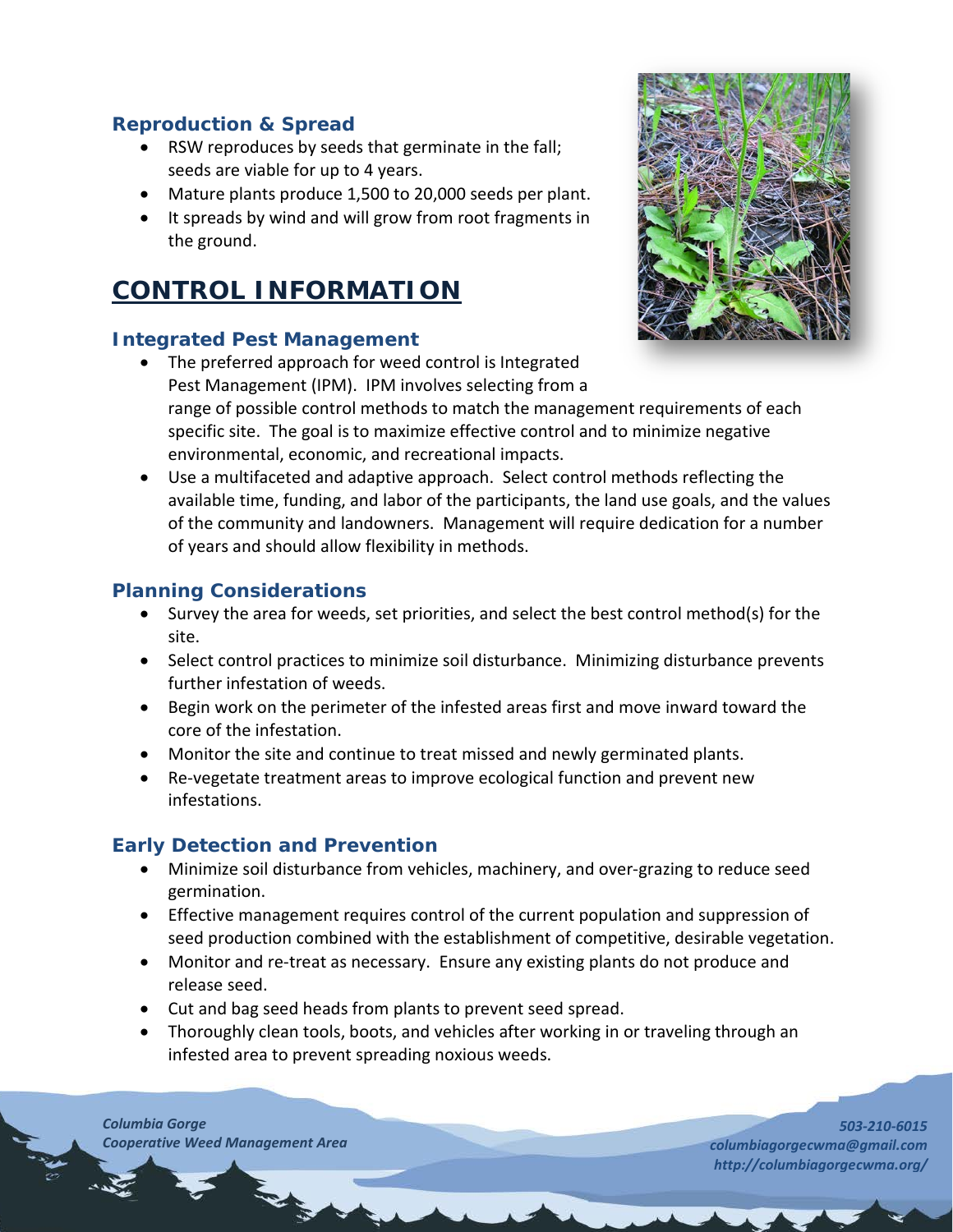### **Manual, Mechanical, & Cultural Control**

- Hand-pull smaller infestations late in the season in order to prevent seed set. **Note: hand-pulling does not eliminate the roots and may even promote growth.** Only use hand-pulling when seeds are present. Follow-up will be required.
- Mow plants repeatedly to reduce biomass and seed production. Mowing alone will not provide eradication.
- Rush skeletonweed can outcompete most beneficial forage. Continual grazing may decrease populations, while rotated grazing actually increases infestations.
- **Tilling or cultivation is not recommended** as it stimulates new plants and more weed growth. Root fragments will spread the plant.

#### **Biological Control**

Biological control is the deliberate introduction of insects, mammals, or other organisms which adversely affect the target weed species. Biological control is most effective when used in conjunction with other control techniques.

- The rush skeletonweed gall midge (*Cystiphora schmidti*) was introduced to California in 1975 and is established throughout the Pacific Northwest. The gall midge impacts the rosette and flowering stems of all RSW biotypes in this region. Affected stands are often a noticeable purple to reddish color.
- The rust fungus (*Puccinia chondrillina*) was introduced to Washington in 1978. Two biotypes, the early-flowering biotype in Washington and Idaho and the late-flowering biotype in Oregon, are resistant to this rust.
- The skeletonweed gall mite (*Eriophyes chondrillae*) was introduced to Washington in 1979, and it is considered the most effective biological control agent available to date. This mite is effective against all biotypes of rush skeletonweed. The visible impacts to flowering buds are leaf-like galls, up to 2 in diameter, which can reduce or prevent seed production.
- Release bio-controls on areas greater than an acre, and redistribute bio-controls as necessary.
- \* For more information on biocontrol agents, contact your local weed authority.

#### **Herbicide Control**

- Only apply herbicides at proper rates and for the site conditions or land usage specified on the label. **Follow all label directions** and wear recommended personal protective equipment (PPE).
- Treated areas should not be mowed until after the herbicide has taken effect and weeds are brown and dead.
- Monitor areas for missed or newly-germinated plants.
- Choose selective herbicides over non-selective herbicides when applying in a grassy area.

*Columbia Gorge Cooperative Weed Management Area*

*503-210-6015 columbiagorgecwma@gmail.com http://columbiagorgecwma.org/*